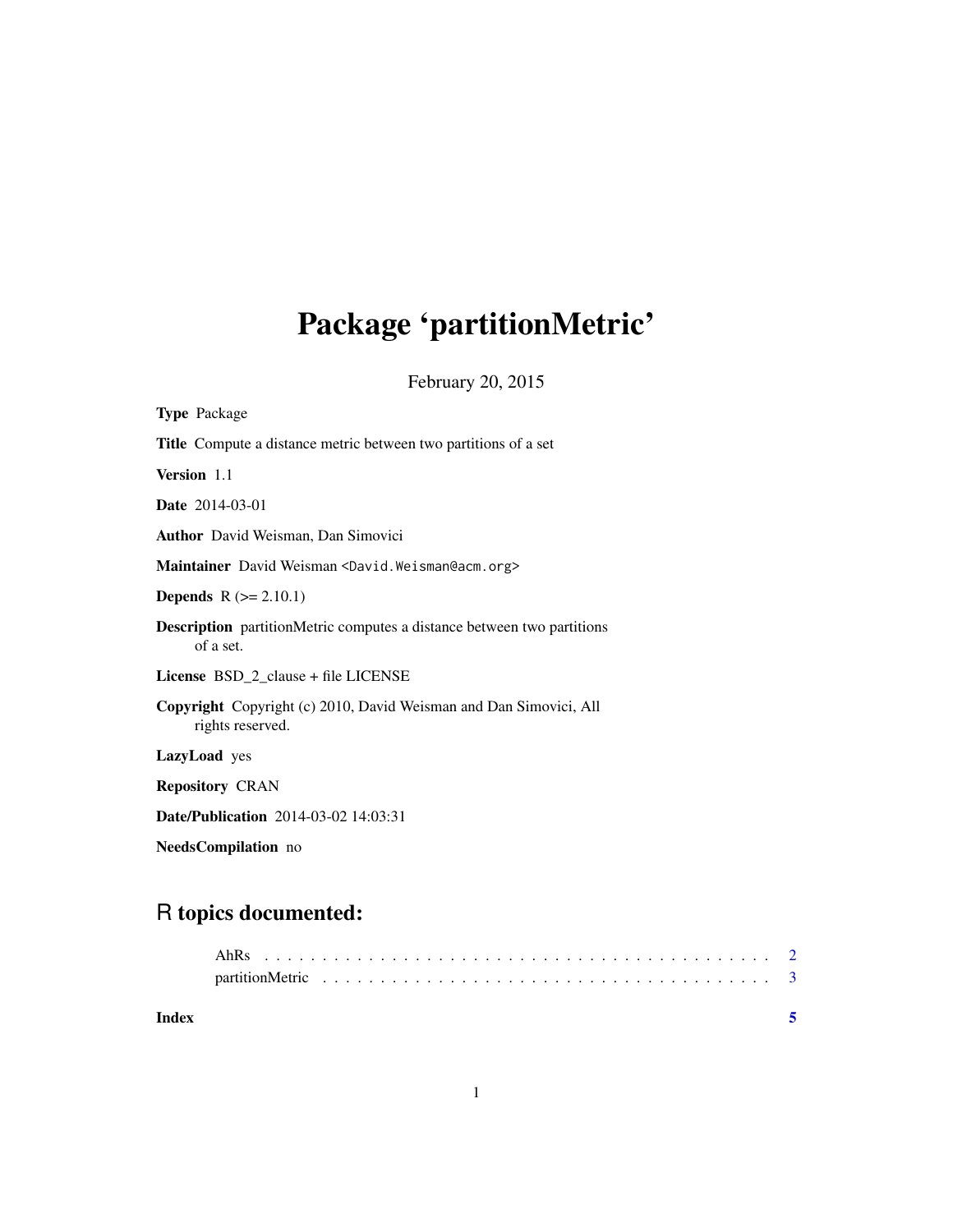<span id="page-1-0"></span>

#### Description

This small dataset contains aligned protein sequences for seven alleles of the aryl hydrocarbon receptor (AhR).

#### Usage

data(AhRs)

#### Format

The format is a character matrix in which column  $i$  represents the  $i$ 'th position in the alignment, and contains an amino acid code or "-" indicating an indel. Row names contain the animal species.

#### Details

A DNA or protein sequence has an associated index set  $\{1, 2, \ldots, n\}$  that labels the *n* positions of the nucleotides or amino acids (AA). This index set can be partitioned such that all members referring to the same AA share a homogeneous partition. For example, given the sequence ATGTA and its index set  $\{1, 2, \ldots, 5\}$ , the "A" partition contains the subset  $\{1, 5\}$ , the "T" partition contains  $\{2,4\}$ , and so on.

Given two aligned sequences and their respective partitions of the index set, a metric distance between these partitions can be computed. See [partitionMetric](#page-2-1) for such a metric, along with an example of clustering this AhR dataset.

#### Source

This dataset was derived from NCBI HomoloGene:1224.

#### References

Mark Hahn, Aryl hydrocarbon receptors: diversity and evolution. *Chem Biol Interact*, 2002, 141, 131-160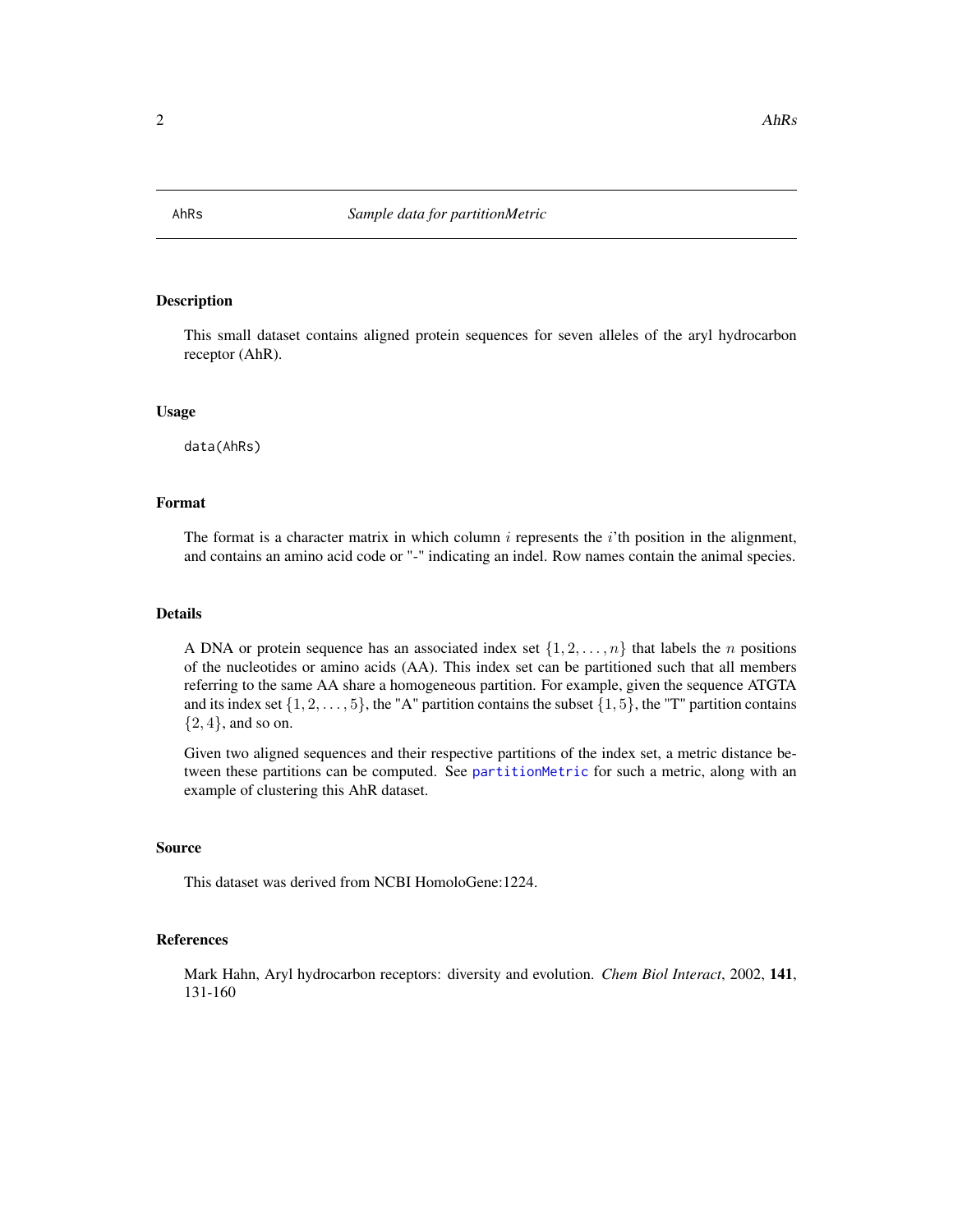<span id="page-2-1"></span><span id="page-2-0"></span>

#### Description

Given a set partitioned in two ways, compute a distance metric between the partitions.

#### Usage

```
partitionMetric(B, C, beta = 2)
```
#### Arguments

| B    | B and C are vectors that represents partitions of a single set, with each element                                                   |
|------|-------------------------------------------------------------------------------------------------------------------------------------|
|      | representing a member of the set. $B_i$ corresponds to $C_i$ , and the two vectors                                                  |
|      | must be the same length. The data types of B and C must be identical and                                                            |
|      | convertable to a factor data type.                                                                                                  |
|      | See examples below for more information.                                                                                            |
| C    | See B above.                                                                                                                        |
| beta | $\beta$ is the nonlinear parameter used to compute the distance metric. See the pub-<br>lication referenced below for full details. |

#### Value

The return value is a nonnegative real number representing the distance between the two partition of the set. Full details are in the paper referenced below.

#### Author(s)

David Weisman, Dan Simovici

#### References

David Weisman and Dan Simovici, Several Remarks on the Metric Space of Genetic Codes. *International Journal of Data Mining and Bioinformatics*, 2012(6).

#### See Also

#### [as.dist](#page-0-0), [hclust](#page-0-0)

#### Examples

```
## Define several partitions of a 4-element set
gender <- c('boy', 'girl', 'girl', 'boy')
height <- c('short', 'tall', 'medium', 'tall')
age <-c(7, 6, 5, 4)
```
## Compute some distances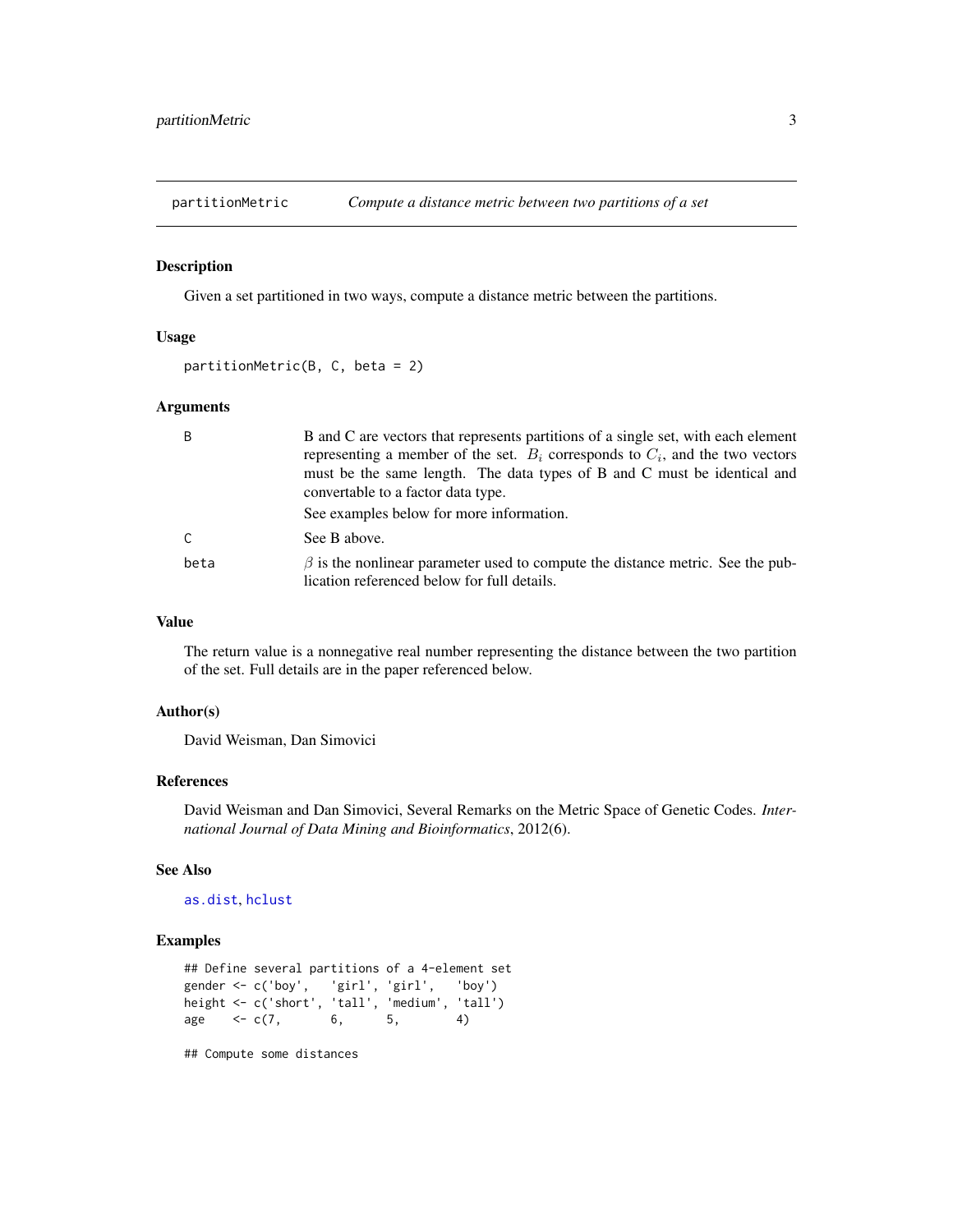```
(dGG <- partitionMetric (gender, gender))
(dGH <- partitionMetric (gender, height))
(dHG <- partitionMetric (height, gender))
(dGA <- partitionMetric (gender, age))
(dHA <- partitionMetric (height, age))
## These properties must hold for any metric
dGG == 0dGH == dHGdGA \leq ddGH + dHA## Note that the partition names are irrelevant, and only need to be
## self-consistent within each B and C. It follows that these two set
## partitions are identical and have distance 0.
partitionMetric (c(1,8,8), c(7,3,3)) == 0## Use the set partition to measure amino acid acid sequence differences
## between several alleles of the aryl hydrocarbon receptor.
data(AhRs)
dim(AhRs)
AhRs[,1:10]
distanceMatrix <-
  matrix(nrow=nrow(AhRs), ncol=nrow(AhRs), 0,
         dimnames=list(rownames(AhRs), rownames(AhRs)))
for (pair in combn(rownames(AhRs), 2, simplify=FALSE)) {
  d <- partitionMetric (AhRs[pair[1],], AhRs[pair[2],], beta=1.01)
  distanceMatrix[pair[1],pair[2]] <- distanceMatrix[pair[2],pair[1]] <- d
}
hc <- hclust(as.dist(distanceMatrix))
plot(hc,
     sub=sprintf('Cophenentic correlation between distances and tree is %0.2f',
       cor(as.dist(distanceMatrix), cophenetic(hc))))
```